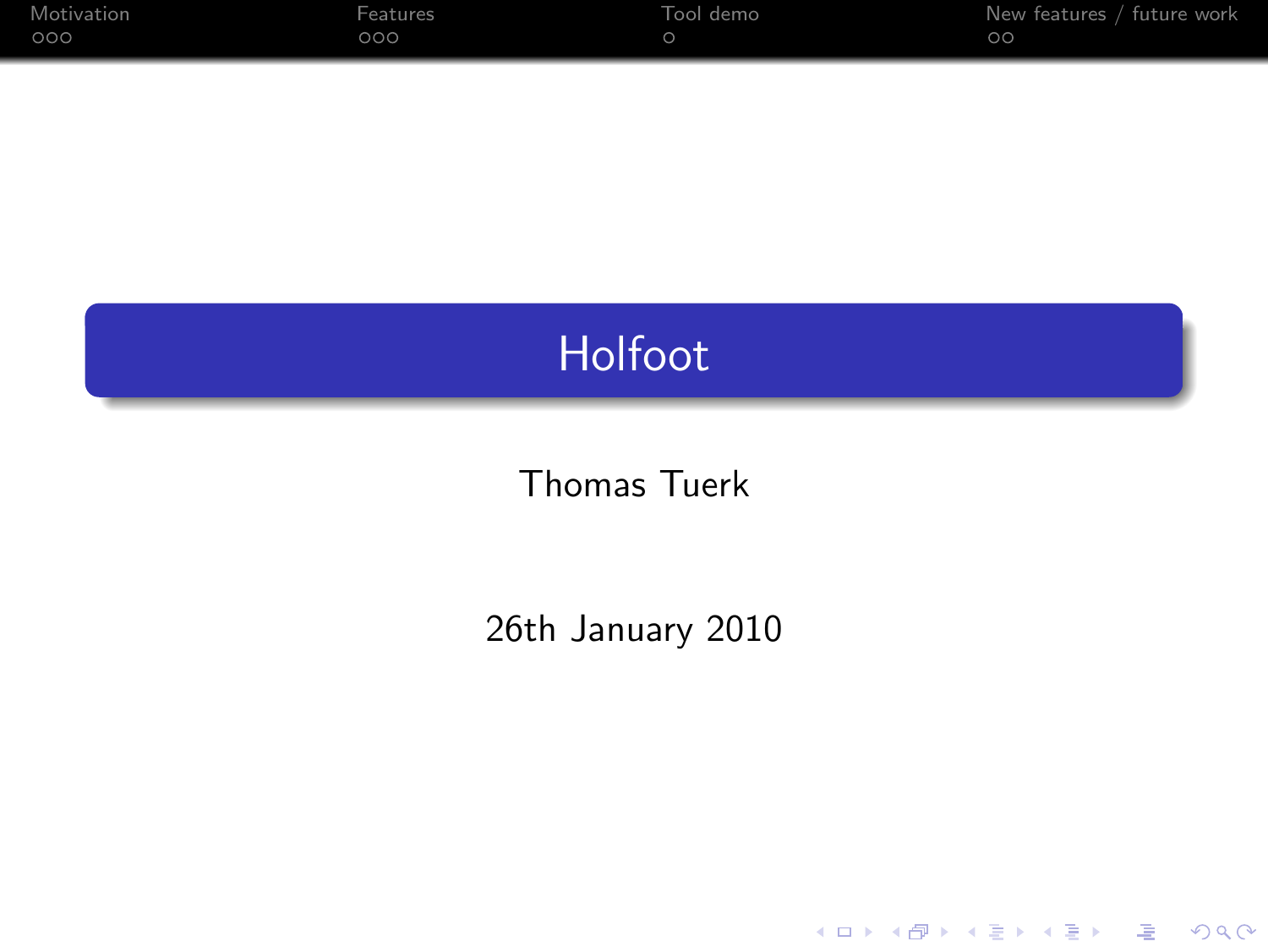| Motivation       | Features | Tool demo | New features / future work |
|------------------|----------|-----------|----------------------------|
| $\bullet$        | ೦೦೦      |           | $\circ$                    |
| Separation Logic |          |           |                            |

- Separation logic is an extension of Hoare Logic
- successfully used to reason about programs using pointers
- allows local reasoning, scales nicely
- there are some implementations
	- Smallfoot (Calcagno, Berdine, O'Hearn)
	- Slayer (MSR, B. Cook, J. Berdine et al.)
	- Space Invader
	- ...
- <span id="page-1-0"></span>• there are formalisation in theorem provers
	- Concurrent C-Minor Project, Coq (Appel et al.)
	- Practical Tactics for Separation Logic (McCreight)
	- Types, Bytes, and Separation Logic, Isabelle/HOL (Tuch, Klein, Norrish)

**K ロ X (日) X 제공 X 제공 X - 공 : X 이익(N)**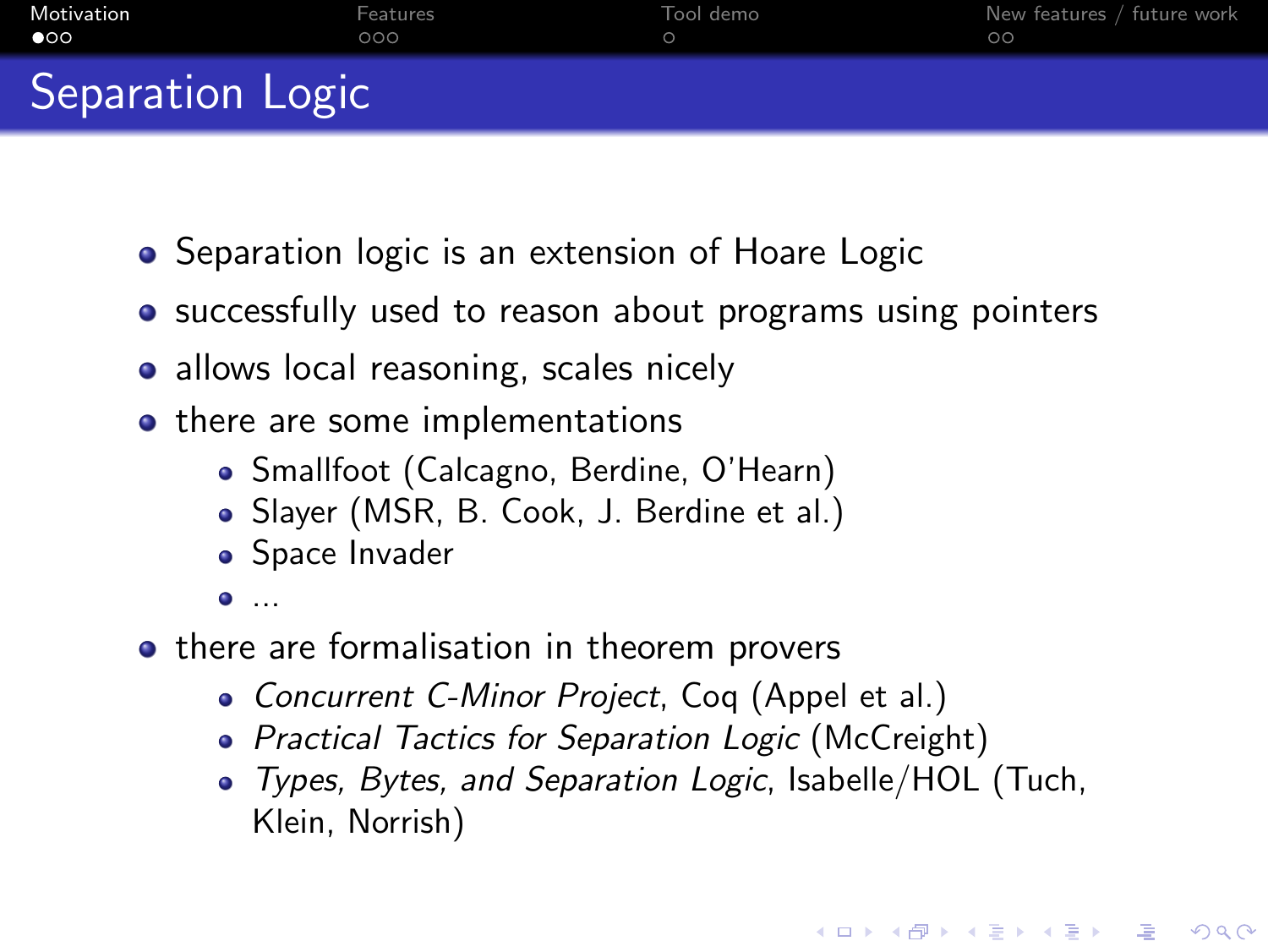| Motivation | Features | Tool demo | New features / future work |
|------------|----------|-----------|----------------------------|
| െ          | 00O      |           | ററ                         |
| $M = 1.1$  |          |           |                            |

- I developed a general separation logic framework inside HOL 4
- special interest in generality and easy reuse
- 3 levels of abstraction

Motivation

- abstract separation logic (Calcagno, O'Hearn and Yang)
- variables as resource (Parkinson, Bornat and Calcagno)

**AD A REAKEN E YOUR** 

- Holfoot, a tool similar to Smallfoot
- this talk: high level presentation of Holfoot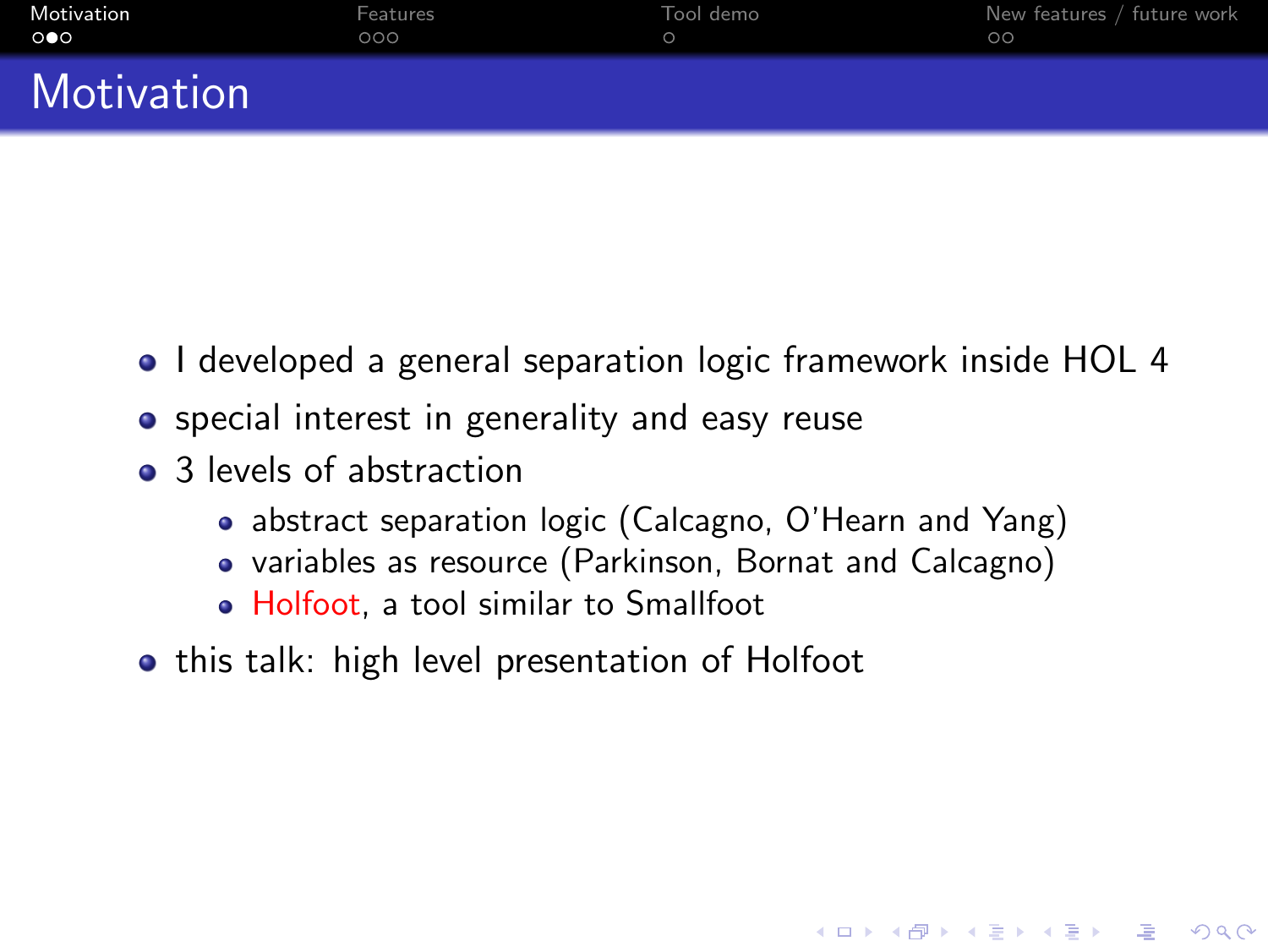| Motivation<br>ററ          | Features<br>റററ | Tool demo | New features / future work |
|---------------------------|-----------------|-----------|----------------------------|
| Examples - Webinterface I |                 |           |                            |

K ロ ▶ K @ ▶ K 할 ▶ K 할 ▶ | 할 | 2000

- list length.sf
- copy.sf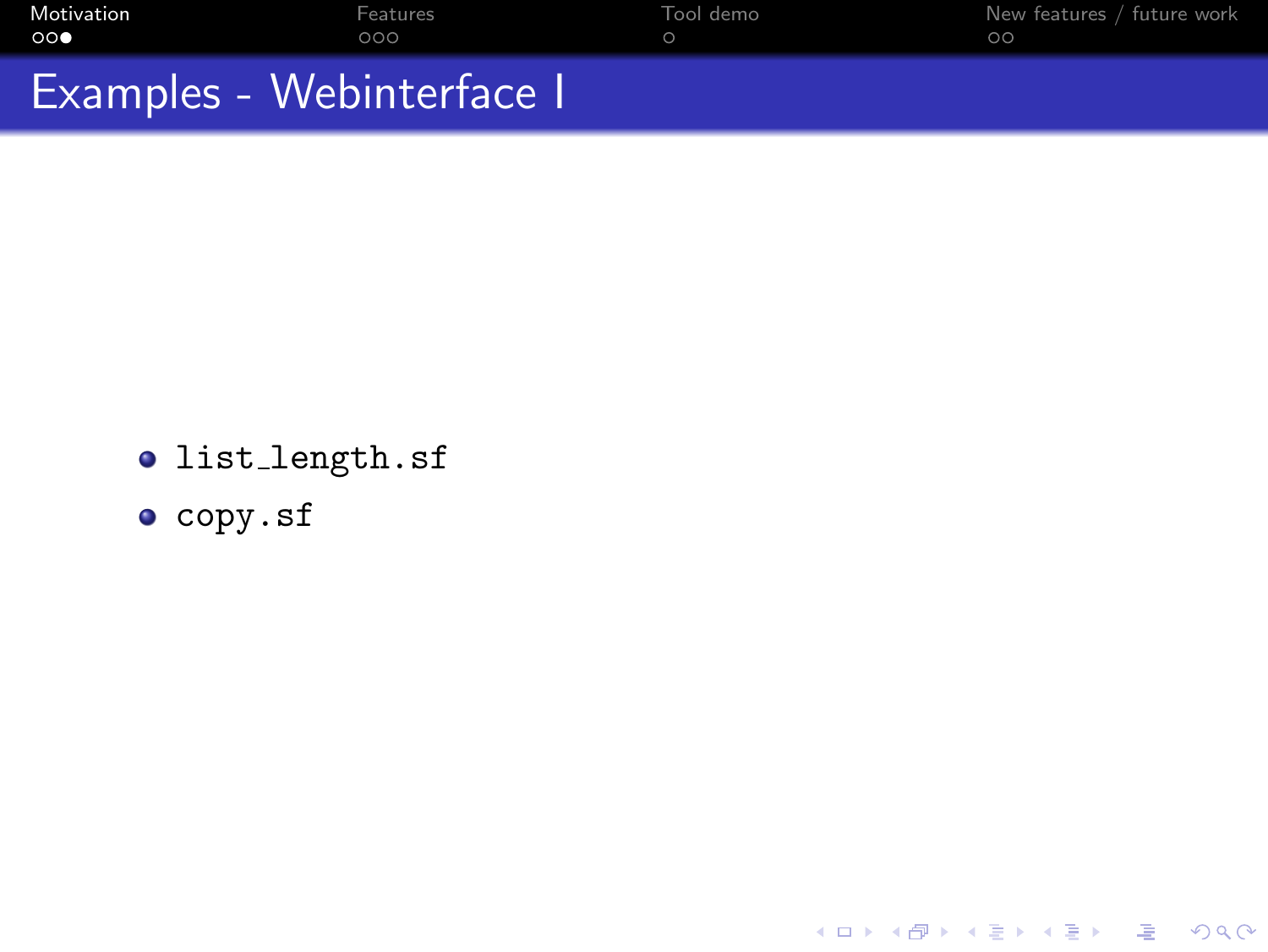| റററ                             | $\bullet$ | ററ |
|---------------------------------|-----------|----|
| Features - programming language |           |    |

- simple, low-level imperative toy language
- shared by Smallfoot and Holfoot
- **o** features
	- variable assignments  $/$  pure expressions
	- heap lookups / assignments
	- conditional execution
	- while loops
	- $\bullet$  explicit allocation / deallocation of heap cells
	- local and global variables
	- mutually recursive procedures with call-by-reference and call-by-value parameters

**AD A REAKEN E YOUR** 

- parallel procedure calls
- conditional critical regions
- <span id="page-4-0"></span>...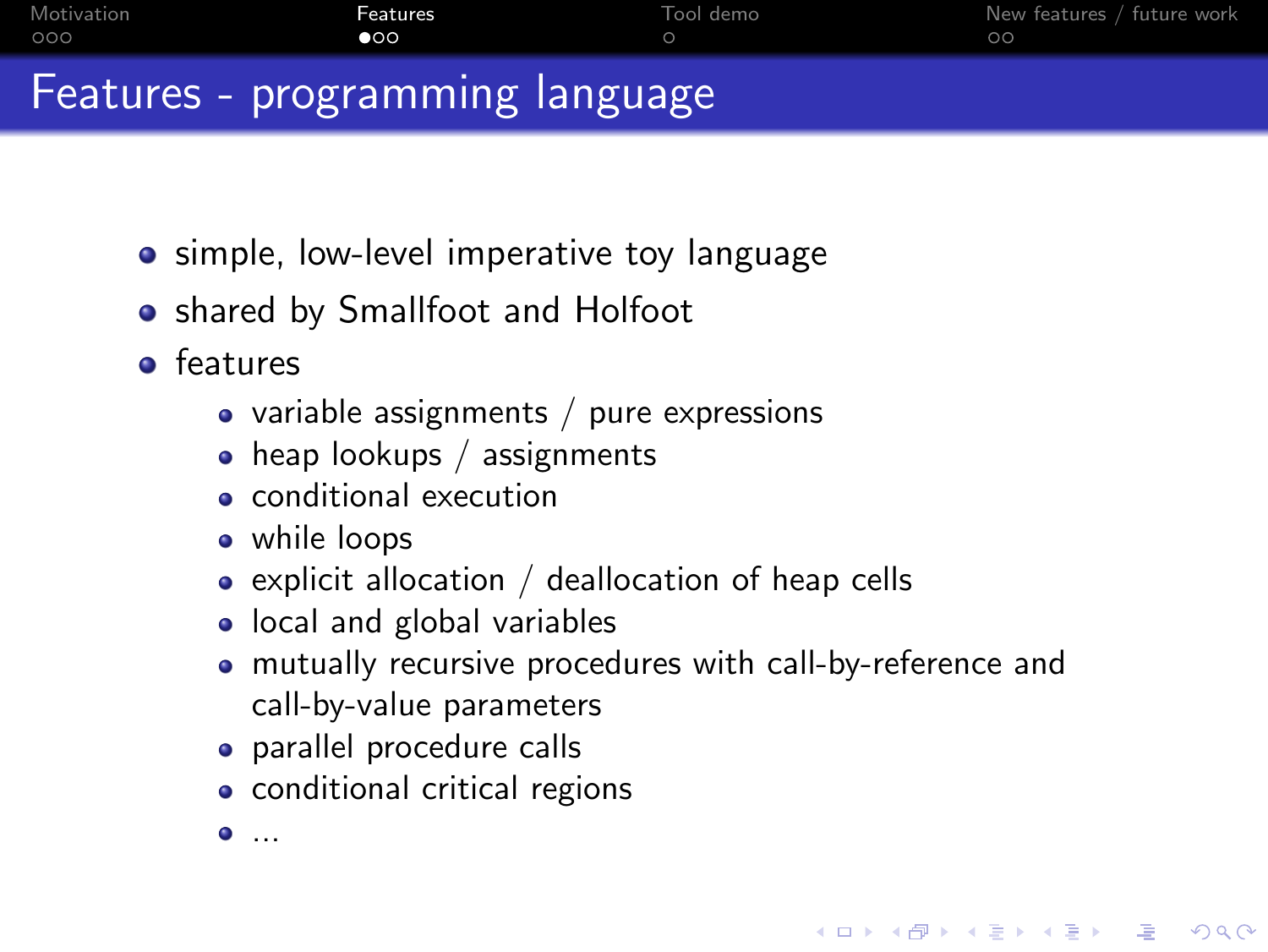| Motivation | Features                          | Tool demo | New features / future work |
|------------|-----------------------------------|-----------|----------------------------|
| റററ        | ൈ                                 |           | ററ                         |
|            | Features - specification language |           |                            |

• interested in partial correctness, i. e. termination is not proved

**KORK ERKER ER AGA** 

- Hoare style procedure specifications
- there are predicates for
	- **e** conditions on variables
	- single heap cells (points to)
	- single linked lists
	- trees
	- existentially quantified expressions
	- ghost variables
	- $\bullet$  ...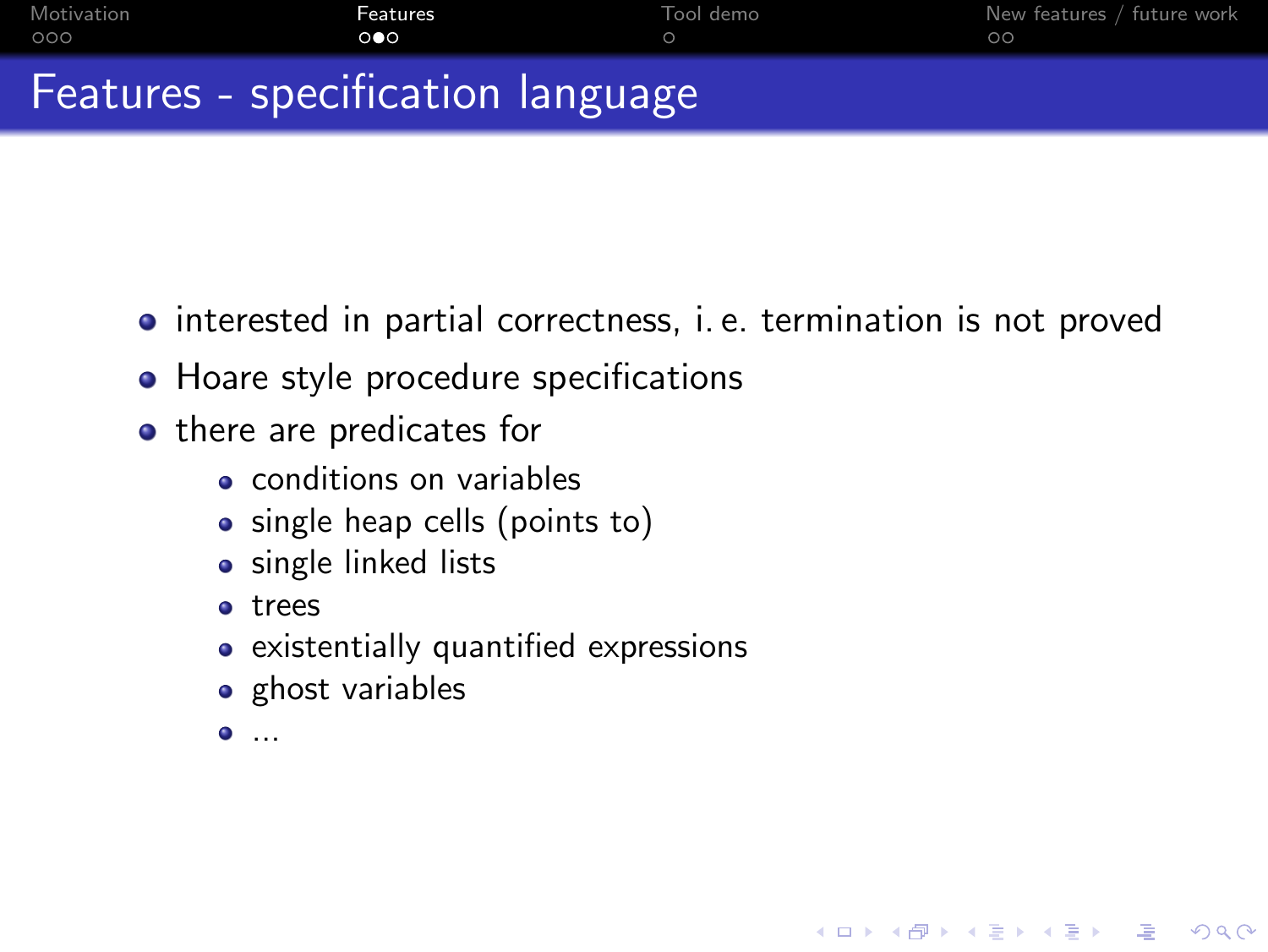| Motivation | Features              | Tool demo | New features / future work |
|------------|-----------------------|-----------|----------------------------|
| 000        | $\circ \circ \bullet$ |           | ററ                         |
|            | Features - comparison |           |                            |

## • Holfoot supports

- $\bullet$  explicit read- / write-permissions
- data content of lists and trees
- user defined side-conditions
- Holfoot lacks in comparison to Smallfoot
	- XOR- and double-linked-lists
	- reasoning about resource invariants that share variables with other parts of the program
- Holfoot is implemented inside HOL 4
	- formal semantics of programming language and specifications

**AD A REAKEN E YOUR** 

• everything is done by proof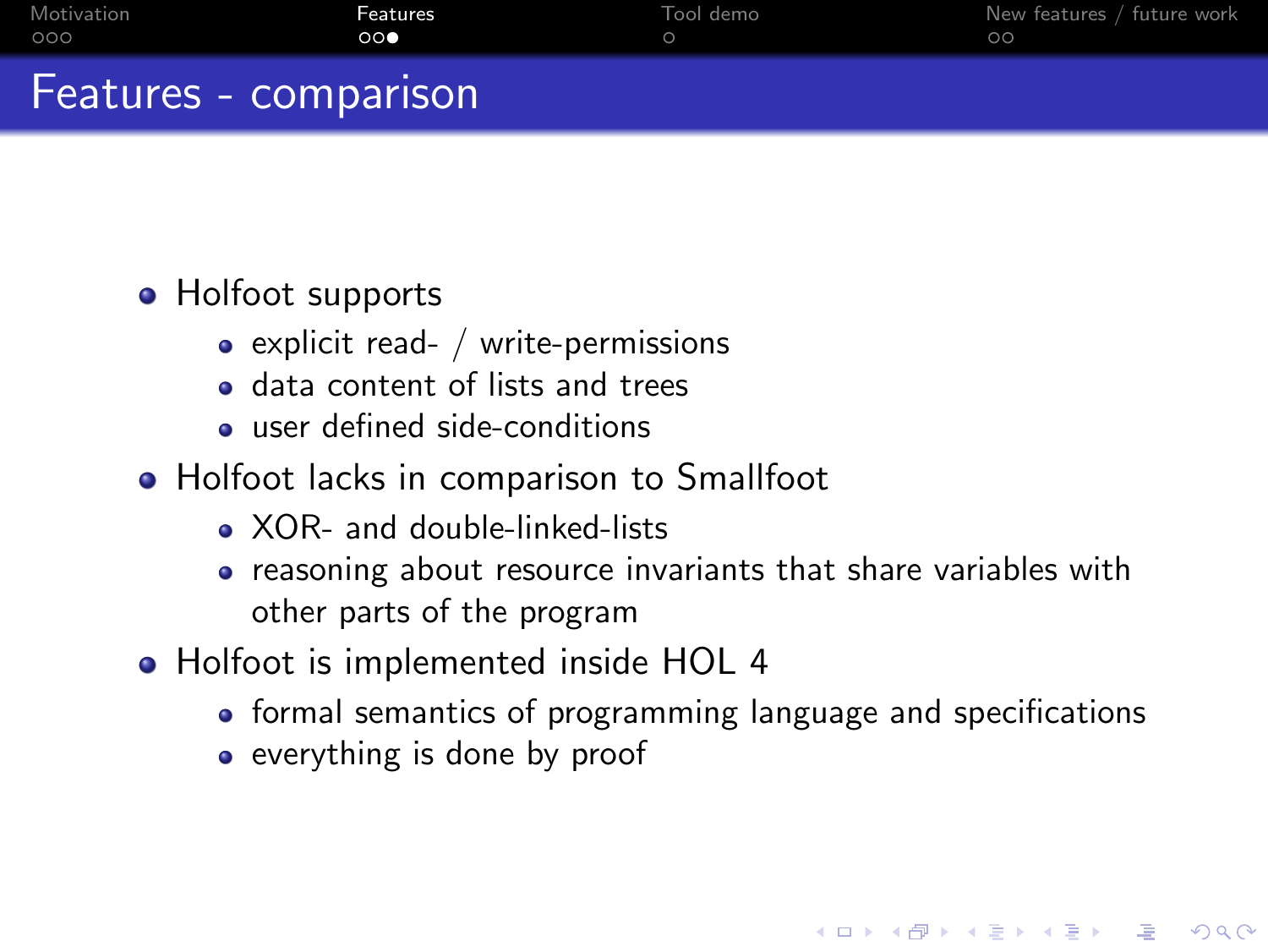| Motivation               | Features | Tool demo | New features / future work |
|--------------------------|----------|-----------|----------------------------|
| റററ                      | 000      |           | ററ                         |
| Examples - extended demo |          |           |                            |

<span id="page-7-0"></span>K ロ X (日) X 등 X X 등 X (동) 2 등 10 0 Q Q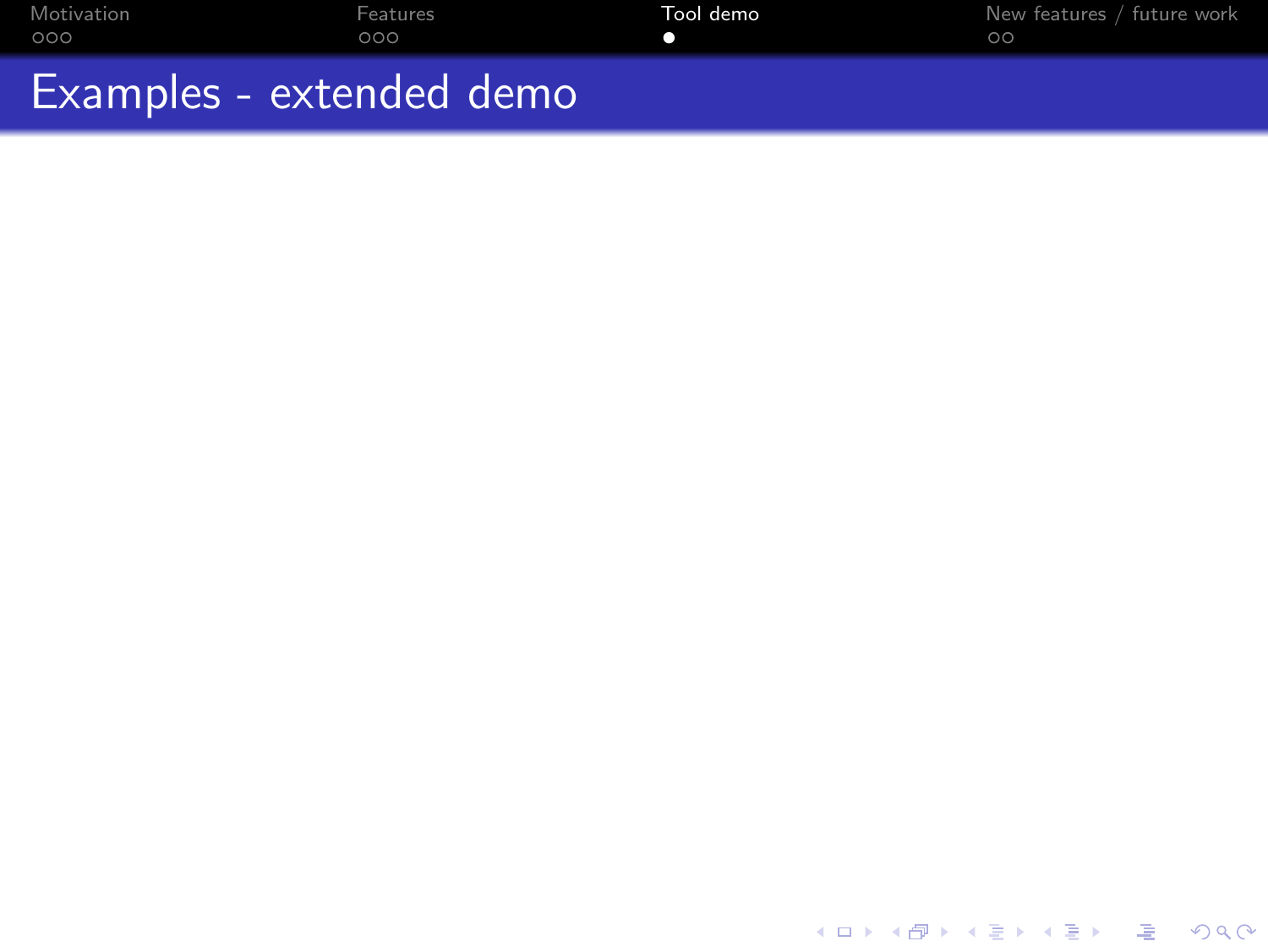| Motivation      | Features | Tool demo | New features / future work |
|-----------------|----------|-----------|----------------------------|
| 000             | 000      |           | $\bullet$                  |
| Loop invariants |          |           |                            |

- using loop invariants doesn't exploit local reasoning
- each iterations has to work on the part of the state
- this leads to complicated specifications using partial data-structures like list-segments and existential quantification
- trees are very hard to handle
- proposed solution: unroll loops / introduce new functions

```
while c {
   prog1;
}
prog2
                  =newfun () {
                                 if c then {
                                    prog1; newfun();
                                 } else {
                                   prog2;
                                 }}
                                ...
                               newfun();
```
**AD A REAKEN E YOUR**